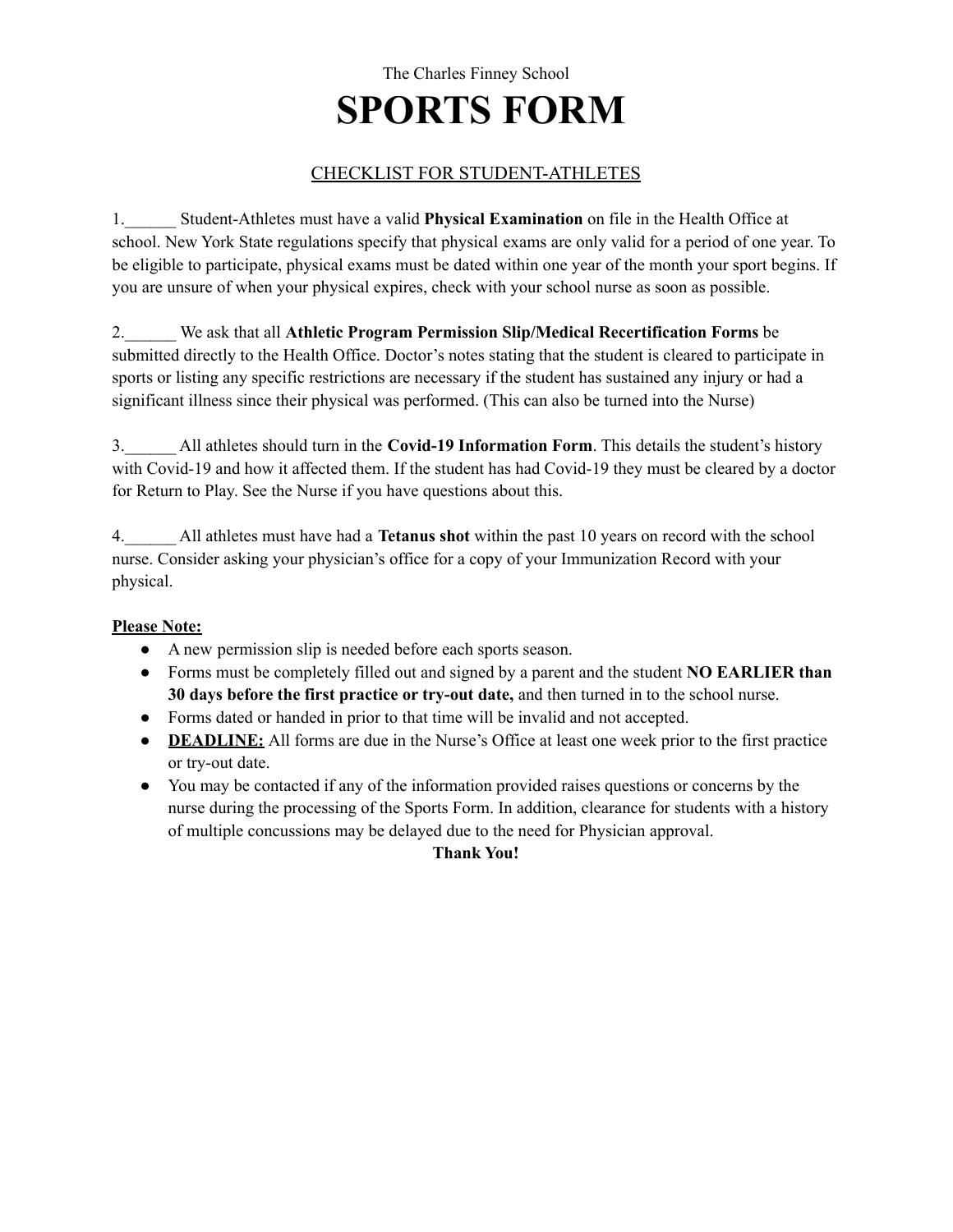#### **ATHLETIC PROGRAM PERMISSION SLIPAND MEDICAL RECERTIFICATION**

#### **SPORT:\_\_\_\_\_\_\_\_\_\_\_\_\_\_\_\_\_\_\_\_\_\_\_\_\_\_ LEVEL: Varsity/Junior Varsity//Modified**

**(**Circle One)

#### **SECTION I -** *STUDENT INFORMATION*

| <b>Emergency Contact Person</b>     |  |  |        |
|-------------------------------------|--|--|--------|
| Name: Relationship: Phone: Phone:   |  |  |        |
|                                     |  |  |        |
|                                     |  |  | Phone: |
|                                     |  |  |        |
| <b>Insurance Carrier:</b> Policy #: |  |  |        |

#### **SECTION II -** *PARENT PERMISSION & STUDENT AGREEMENT*

#### **The signatures below indicate**

- Permission to try out for and participate in interscholastic athletics
- Permission to ride the bus/van to and from athletic contests
- Permission for Emergency Transportation and Treatment in the event of an injury
- That you have read, understand, and agree to follow the Student Athletic Code of Conduct, Drug Policy, and Academic Eligibility Policy
- That you understand the risk of concussion or injury

I understand that participation in the Finney Interscholastic Athletic Program involves rigorous physical activity and risks of physical injury including catastrophic injury and/or death, and we assume these risks. I further certify that the information I have provided is accurate, that the participant is in good physical condition, and has no medical or physical conditions that would restrict his/her participation in this activity.

All athletic events, including non-contact sports carry some risk of participants sustaining impact to their head which can result in a mild traumatic brain injury commonly referred to as a concussion. This can be a potentially serious condition with significant health implications, and any student athlete exhibiting its signs and symptoms will be removed from play and shall be evaluated by a physician, a nurse practitioner or a physician's assistant. Parents and legal guardians are encouraged to visit the school website unde Athletics and look for Concussion Management under the 'Forms'section for further information.

| (Parent/Guardian Signature)        | (Student Signature) | (Date) |  |
|------------------------------------|---------------------|--------|--|
| <b>FOR HEALTH OFFICE USE ONLY:</b> |                     |        |  |
| Date of Physical Exam on File:     | Tetanus Date        |        |  |
| School Nurse Signature:            | Date                |        |  |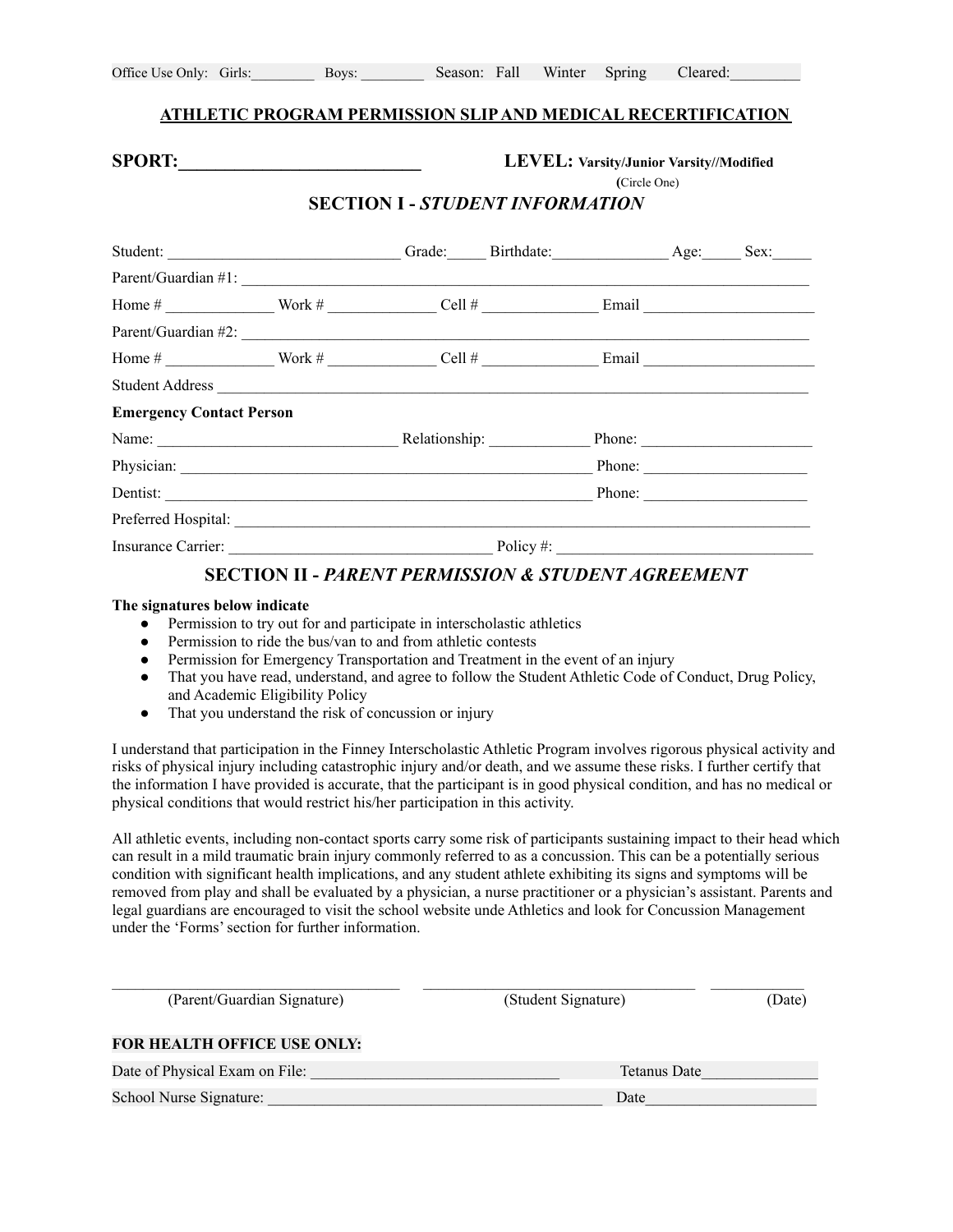#### **SECTION III -** *STUDENT HEALTH HISTORY REVIEW*

\*\*\*The NYSPHSAA states that a student cannot participate in athletics without the approval of the school medical officer. Physicals are valid for 12 continuous months. A health history update (recertification) is required at the start of EACH SEASON. If an injury has taken place; or if the student has a prolonged absence (5 consecutive days) due to an illness they must have a release from a physician.

|                              | - TO BE COMPLETED BY PARENT OR GUARDIAN -<br>Please answer questions below to indicate if your child has or has ever had the following:                                      | Yes        | $N_{0}$                | <b>Indicate Date of</b><br><b>Occurence</b> |
|------------------------------|------------------------------------------------------------------------------------------------------------------------------------------------------------------------------|------------|------------------------|---------------------------------------------|
| $\mathbf{1}$                 | Within the last year, has the athlete sustained any injury which required medical attention or had any                                                                       | Yes        | No                     |                                             |
|                              | illness which lasted longer than one week or required surgery?                                                                                                               |            |                        |                                             |
| $\mathbf{2}$<br>$\mathbf{3}$ | Has s/he had any contagious skin problems?                                                                                                                                   | Yes        | N <sub>0</sub>         |                                             |
|                              | Does s/he have an ongoing medical condition? Please circle below: Asthma, Diabetes, Seizures, Marfan's<br>Syndrome, Kawasaki's Disease, Sickle Cell Trait or Disease, Other: | Yes        | No                     |                                             |
| $\overline{\mathbf{4}}$      | Is s/he currently taking any medications or pills (prescription, over-the-counter or recreational)?                                                                          | <b>Yes</b> | N <sub>0</sub>         |                                             |
| 5                            | Has s/he ever had surgery?                                                                                                                                                   | <b>Yes</b> | N <sub>0</sub>         |                                             |
| 6                            | Has s/he ever spent the night in a hospital?                                                                                                                                 | <b>Yes</b> | $\mathbf{N}\mathbf{o}$ |                                             |
| $7\phantom{.0}$              | Does s/he have a life threatening allergy? Please circle below: Medication, Food, Insect Bites, Pollen,<br>Latex, Other:                                                     | Yes        | No                     |                                             |
| 8                            | Does s/he carry an Epi-pen (epinephrine)?                                                                                                                                    | <b>Yes</b> | $\mathbf{N}\mathbf{o}$ |                                             |
| 9                            | Has s/he ever complained of light-headedness, dizziness or fainted during or after exercise?                                                                                 | Yes        | N <sub>0</sub>         |                                             |
| 10                           | Has s/he ever complained of chest pain, tightness or pressure during or after exercise?                                                                                      | <b>Yes</b> | $\mathbf{N}\mathbf{o}$ |                                             |
| 11                           | Has s/he ever complained of fluttering in their chest, skipped beats, or their heart racing, or does s/he<br>have a pacemaker?                                               | <b>Yes</b> | N <sub>0</sub>         |                                             |
| 12                           | Has a medical professional ever denied or restricted his/her participation in sports for any heart-related<br>reasons?                                                       | Yes        | N <sub>0</sub>         |                                             |
| 13                           | Has s/he been told s/he has a heart condition or problem?                                                                                                                    | <b>Yes</b> | No                     |                                             |
| 14                           | Has s/he ever had high or low blood pressure?                                                                                                                                | <b>Yes</b> | $\mathbf{N}\mathbf{o}$ |                                             |
| 15                           | Does s/he wheeze or cough frequently during or after exercise?                                                                                                               | <b>Yes</b> | $\mathbf{N}\mathbf{o}$ |                                             |
| 16                           | Has a health care provider ever said s/he has asthma?                                                                                                                        | <b>Yes</b> | $\mathbf{N}\mathbf{0}$ |                                             |
| 17                           | Does s/he use or carry an inhaler or nebulizer?                                                                                                                              | <b>Yes</b> | $\mathbf{N}\mathbf{o}$ |                                             |
| 18                           | Has s/he ever become ill while exercising in hot weather?                                                                                                                    | <b>Yes</b> | $\mathbf{N}\mathbf{o}$ |                                             |
| 19                           | Has there been an unexplained weight loss or weight gain during the past six months?                                                                                         | <b>Yes</b> | $\mathbf{N}\mathbf{o}$ |                                             |
| 20                           | Does s/he lose weight for his/her sport?                                                                                                                                     | <b>Yes</b> | No.                    |                                             |
| 21                           | Does s/he have a history of eating disorders or ever tried to control weight by vomiting, using laxatives,<br>diuretics, diet pills or by exercising excessively?            | Yes        | N <sub>0</sub>         |                                             |
| 22                           | Does s/he have abdominal problems or hernia?                                                                                                                                 | Yes        | No.                    |                                             |
| 23                           | Has s/he ever had a hit to the head that caused a headache, dizziness, nausea, or confusion, or been told<br>s/he had a concussion?                                          | Yes        | N <sub>0</sub>         |                                             |
| 24                           | Does s/he ever have headaches with exercise?                                                                                                                                 | <b>Yes</b> | No.                    |                                             |
| 25                           | Has s/he ever had a seizure or been diagnosed with a seizure disorder?                                                                                                       | Yes        | $\mathbf{N}\mathbf{o}$ |                                             |
| 26                           | Has s/he ever been unable to move his/her arms and legs, or had tingling, numbness, or weakness<br>after being hit or falling?                                               | Yes        | No                     |                                             |
| 27                           | Does s/he use a brace, orthotic, retainer, or other protective device?                                                                                                       | <b>Yes</b> | No.                    |                                             |
| 28                           | Does s/he have any problems with his/her hearing or wear hearing aids?                                                                                                       | <b>Yes</b> | $\mathbf{N}\mathbf{o}$ |                                             |
| 29                           | Does s/he have vision in one eye only?                                                                                                                                       | <b>Yes</b> | $\mathbf{N}\mathbf{o}$ |                                             |
| 30                           | Does s/he have any vision problems requiring the use of glasses, contacts, or protective eyewear?                                                                            | Yes        | No                     |                                             |
| 31                           | Does s/he have only one functioning kidney?                                                                                                                                  | <b>Yes</b> | $\mathbf{N}\mathbf{o}$ |                                             |
| 32                           | Does s/he have a bleeding disorder?                                                                                                                                          | <b>Yes</b> | No.                    |                                             |
|                              | <b>FEMALES ONLY:</b>                                                                                                                                                         |            |                        |                                             |
| 33                           | Has there been a recent change in her menstrual patterns?                                                                                                                    | <b>Yes</b> | N <sub>0</sub>         |                                             |
| 34                           | When was her most recent menstrual period?                                                                                                                                   |            |                        |                                             |
|                              | <b>MALES ONLY:</b>                                                                                                                                                           |            |                        |                                             |
| 35                           | Does he have only one testicle?                                                                                                                                              | <b>Yes</b> | No.                    |                                             |
|                              | <b>FAMILY HISTORY:</b>                                                                                                                                                       |            |                        |                                             |
| 36                           | Has an immediate family member died suddenly before the age of 50 from an unknown or heart<br>related cause? (do not include accidents)                                      | <b>Yes</b> | N <sub>0</sub>         |                                             |

#### \*If 'Yes' to any of the above, explain fully below. Failure to provide complete answers may delay processing of **paperwork.**